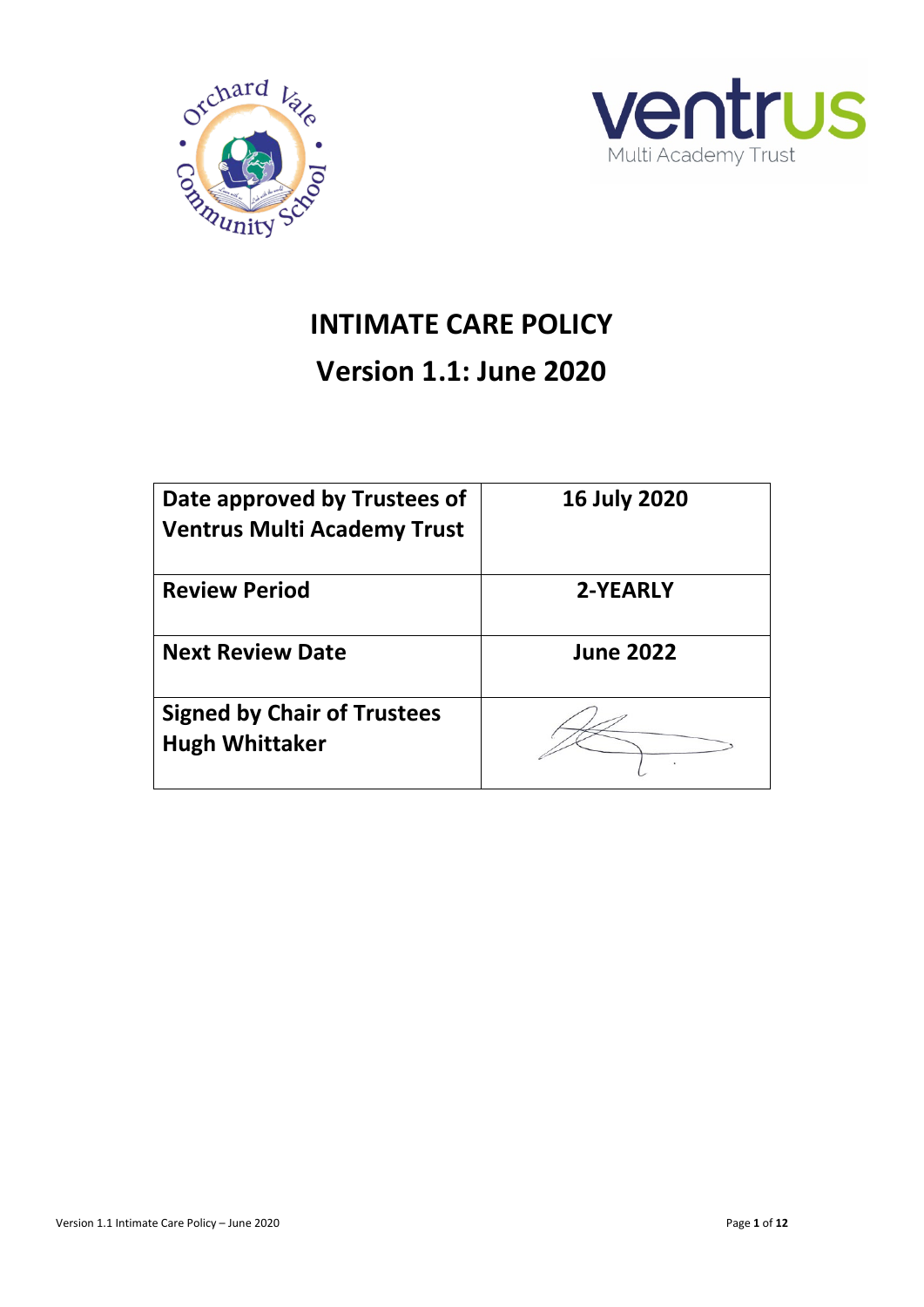#### **CONTENTS**

| 2. |  |
|----|--|
| 3. |  |
| 4. |  |
| 5. |  |
| 6. |  |
| 7. |  |
| 8. |  |
|    |  |
|    |  |
|    |  |
|    |  |
|    |  |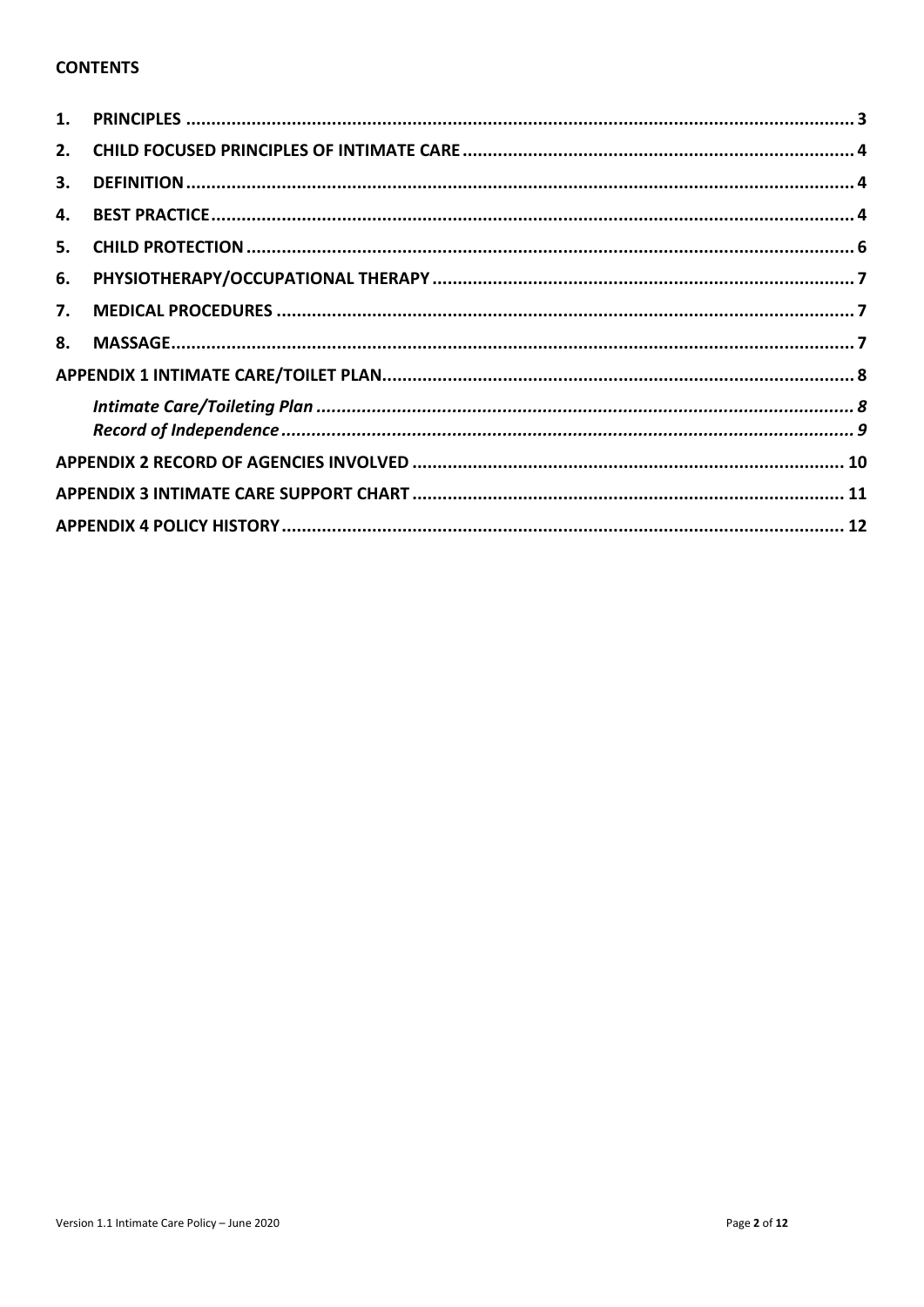## <span id="page-2-0"></span>**1. PRINCIPLES**

- 1.1 Ventrus will act in accordance with Section 175 of the Education Act 2002, 'Safeguarding Children and Safer Recruitment in Education' 2007, The Government guidance Keeping Children Safe in Education 2020 and the Equality Act 2010 to safeguard and promote the welfare of pupils at this school.
- 1.2 This school takes seriously its responsibility to safeguard and promote the welfare of the children and young people in its care. Meeting a pupil's intimate care needs is one aspect of safeguarding.
- 1.3 Ventrus recognises its duties and responsibilities in relation to the Equalities Act 2010 which requires that any pupil with an impairment that affects his/her ability to carry out day-to-day activities must not be discriminated against.
- 1.4 This intimate care policy should be read in conjunction with the schools' policies as below (or similarly named):
	- Safeguarding policy and child protection procedures
	- Staff code of conduct and guidance on safer working practice
	- 'Whistle-blowing' and allegations management policies
	- Health and safety policy and procedures
	- Special Educational Needs policy
	- Supporting pupils with medical conditions
- 1.5 Ventrus is committed to ensuring that all staff responsible for the intimate care of pupils will undertake their duties in a professional manner at all times. It is acknowledged that these adults are in a position of great trust.
- 1.6 We recognise that there is a need to treat all pupils, whatever their age, gender, disability, religion, ethnicity or sexual orientation with respect and dignity when intimate care is given. The child's welfare is of paramount importance and his/her experience of intimate and personal care should be a positive one. It is essential that every pupil is treated as an individual and that care is given gently and sensitively: no pupil should be attended to in a way that causes distress or pain.
- 1.7 Staff will work in close partnership with parent/carers and other professionals to share information and provide continuity of care.
- 1.8 Where relevant an intimate care plan should be drawn up with the consent of all involved including the pupil where they are able to express their opinion.
- 1.9 Where pupils with complex and/or long term health conditions have a health care plan in place, the plan should, where relevant, take into account the principles and best practice guidance in this intimate care policy.
- 1.10 Members of staff must be given the choice as to whether they are prepared to provide intimate care to pupils.
- 1.11 All staff undertaking intimate care must be given appropriate training. e.g. Safeguarding, Child Protection, Disability Awareness, Health and Safety, Infection Control and Moving and Handling if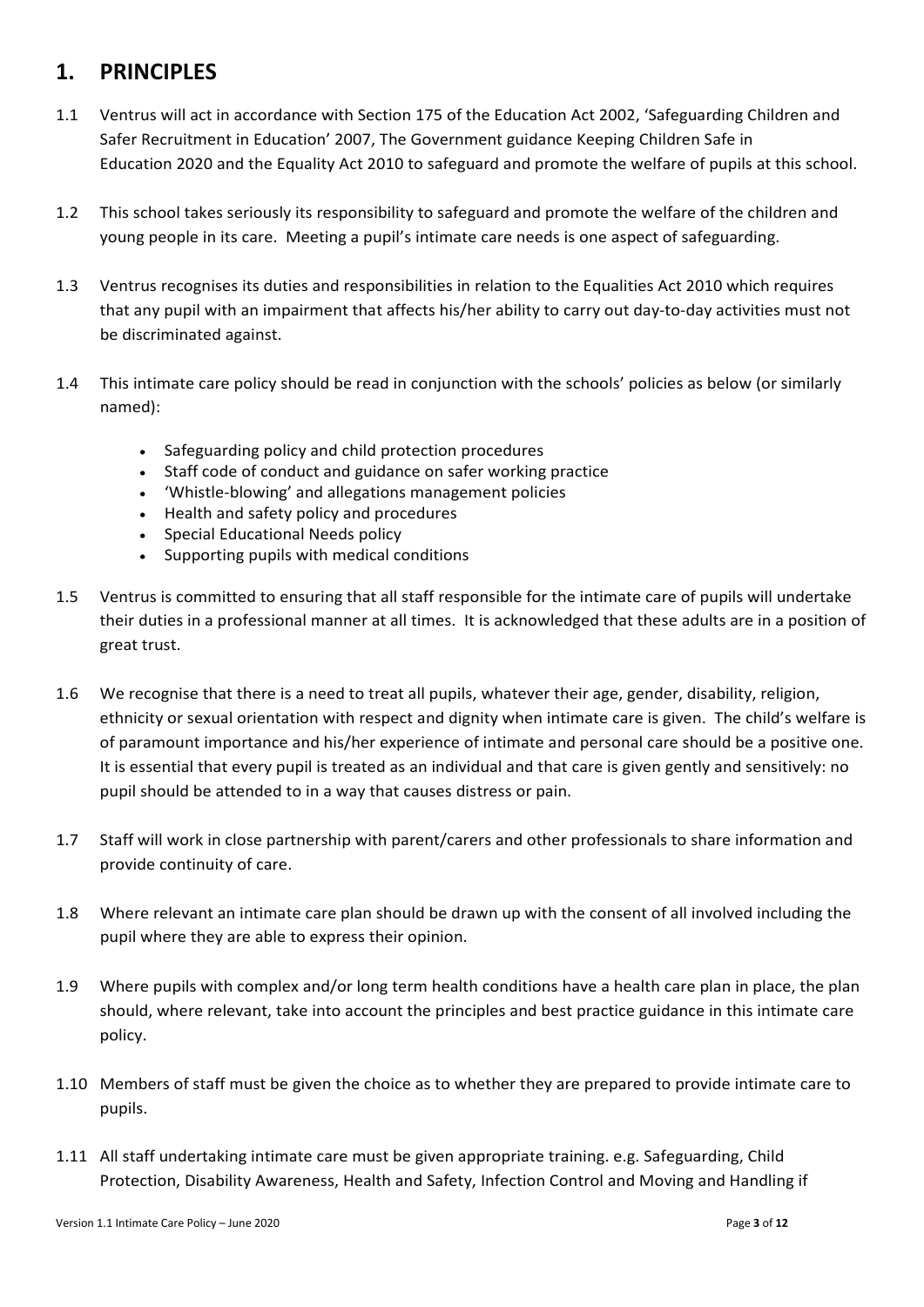necessary.

1.12 This Intimate Care Policy has been developed to safeguard children and staff. It applies to everyone involved in the intimate care of child/young person

## <span id="page-3-0"></span>**2. CHILD FOCUSED PRINCIPLES OF INTIMATE CARE**

The following are the fundamental principles upon which the Policy and Guidelines are based:

- Every child/young person has the right to be safe.
- Every child/young person has the right to personal privacy.
- Every child/young person has the right to be valued as an individual.
- Every child/young person has the right to be treated with dignity and respect.
- Every child/young person has the right to be involved and consulted in their own intimate care to the best of their abilities.
- Every child/young person has the right to express their views on their own intimate care and to have such views taken into account.
- Every child/young person has the right to have levels of intimate care that are as consistent as possible.

#### <span id="page-3-1"></span>**3. DEFINITION**

- 3.1 Intimate care can be defined as any care which involves washing, touching or carrying out a procedure to intimate personal areas which most people usually carry out themselves but some pupils are unable to do because of their young age, physical difficulties or other special needs. Examples include care associated with continence and menstrual management as well as more ordinary tasks such as help with washing, toileting or dressing.
- 3.2 It also includes supervision of pupils involved in intimate self-care.

#### <span id="page-3-2"></span>**4. BEST PRACTICE**

- 4.1 Pupils who require regular assistance with intimate care have written Individual Education Plans (IEP), health care plans or intimate care plans agreed by staff, parents/carers and any other professionals actively involved, such as school nurses or physiotherapists. Ideally the plan should be agreed at a meeting at which all key staff and the pupil should also be present wherever possible/appropriate. Any historical concerns (such as past abuse) should be taken into account. The plan should be reviewed as necessary, but at least annually, and at any time of change of circumstances, e.g. for residential trips or staff changes (where the staff member concerned is providing intimate care). They should also take into account procedures for educational visits/day trips.
- 4.2 Where relevant, it is good practice to agree with the pupil and parent's/carers appropriate terminology for private parts of the body and functions and this should be noted in the plan. Safeguarding/sex education guidance generally states this should be anatomically accurate/factual words, and not "family words".
- 4.3 Where a plan is not in place, parents/carers will be informed the same day if their child has needed help with meeting intimate care needs (eg has had an 'accident' and wet or soiled him/herself). It is recommended practice that information on intimate care should be treated as confidential and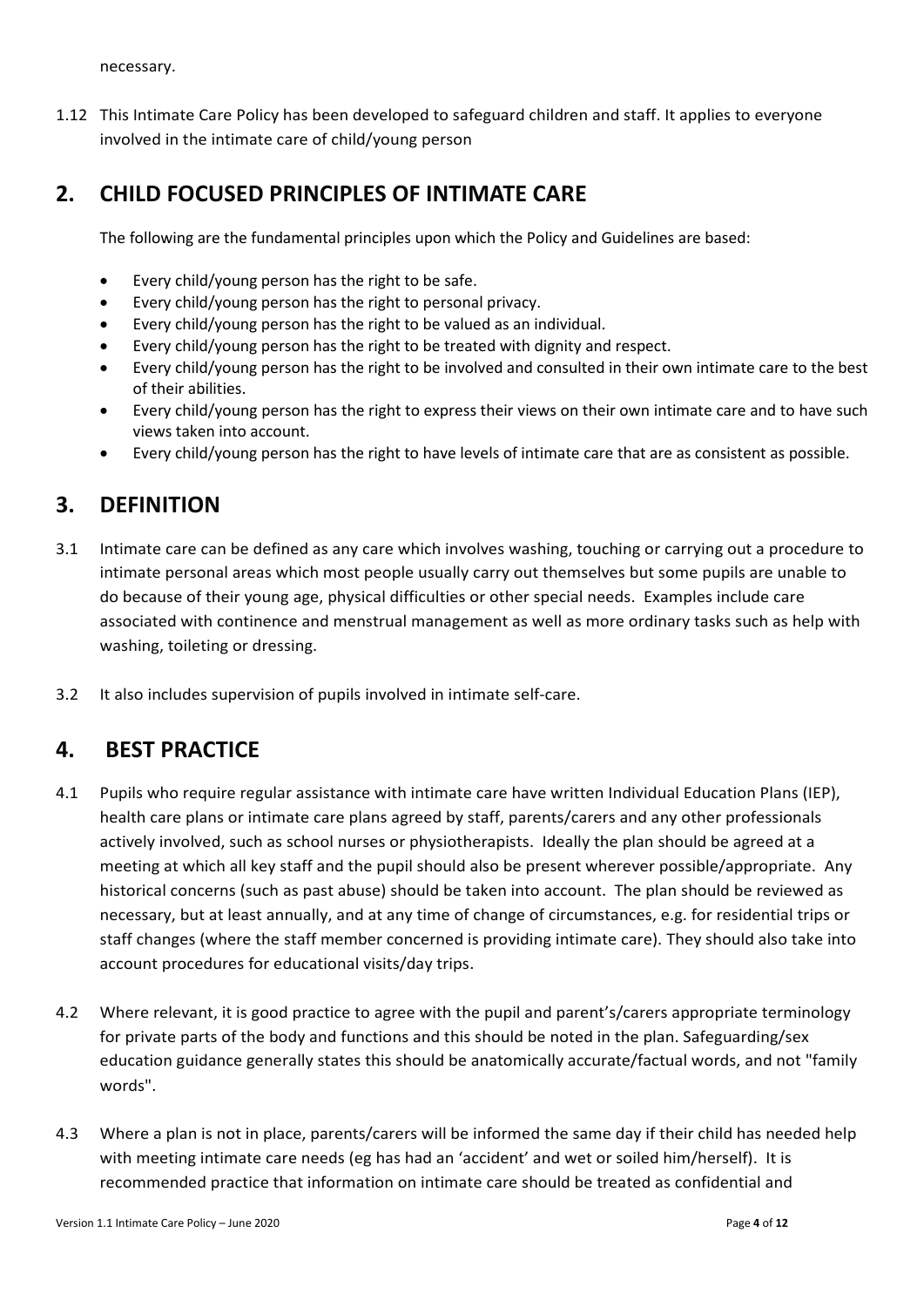communicated in person or by telephone.

- 4.4 In relation to record keeping, a written record should be kept in a format agreed by parents and staff every time a child has an invasive medical procedure, e.g. support with catheter usage (see aforementioned multi-agency guidance for the management of long term health conditions for children and young people).
- 4.5 If there are unforeseen changes to the agreed plan, this would be recorded in a format pre-agreed by parents, staff and pupil wherever possible.
- 4.6 Accurate records should also be kept as agreed on the intimate care plan.
- 4.7 These records will be kept in the child's file and available to parents/carers on request.
- 4.8 All pupils will be supported to achieve the highest level of autonomy that is possible given their age and abilities. Staff will encourage each individual pupil to do as much for his/herself as possible.
- 4.9 Staff should be fully aware of best practice regarding infection control, including the requirement to wear disposable gloves and aprons where appropriate.
- 4.10 Staff will be supported to adapt their practice in relation to the needs of individual pupils taking into account developmental changes such as the onset of puberty and menstruation.
- 4.11 There must be careful communication with each pupil who needs help with intimate care in line with their preferred means of communication (verbal, symbolic, etc) to discuss their needs and preferences. Where the pupil is of an appropriate age and level of understanding permission should be sought before starting an intimate procedure.
- 4.12 Staff who provide intimate care should speak to the pupil personally by name, explain what they are doing and communicate with all children in a way that reflects their ages and cognitive ability.
- 4.13 Every child/young person's right to privacy and modesty will be respected. Careful consideration will be given to each pupil's situation to determine who and how many carers might need to be present when s/he needs help with intimate care. Our standard policy is that 2 trained members of staff will be present during a planned intimate care 'procedure' to best support the child, however SEN advice suggests that reducing the numbers of staff involved goes some way to preserving the child's privacy and dignity and therefore we will alter our policy where appropriate to meet this need. Wherever possible, the pupil's wishes and feelings should be sought and taken into account.
- 4.14 **An individual member of staff should inform another appropriate adult when they are going alone to assist a pupil with intimate care.**
- 4.15 The religious views, beliefs and cultural values of children and their families should be taken into account, particularly as they might affect certain practices or determine the gender of the carer.
- 4.16 Adults who assist pupils with intimate care **must be employees** of the school, not students or volunteers, and therefore have the usual range of safer recruitment checks, including enhanced DBS checks.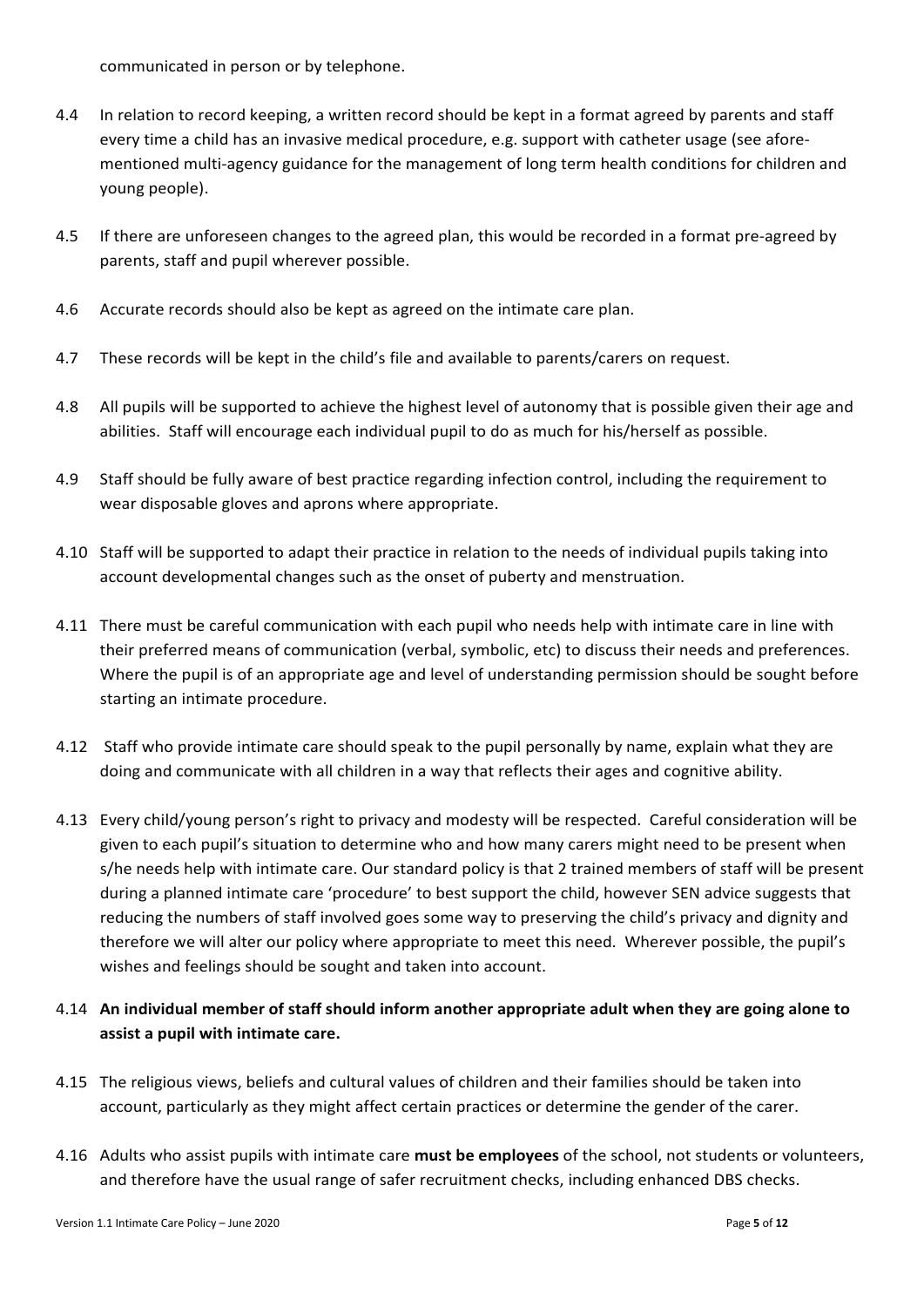- 4.17 All staff should be aware of the school's confidentiality policy. Sensitive information will be shared only with those who need to know.
- 4.18 Health & Safety guidelines should be adhered to regarding waste products, if necessary, advice should be taken from the DCC Procurement Department regarding disposal of large amounts of waste products or any quantity of products that come under the heading of clinical waste.
- 4.19 No member of staff will carry a mobile phone, camera or similar device whilst providing intimate care. If the nature of the site requires being able to contact someone in an emergency, consider the use of walkie talkies or a school mobile phone without camera capacity.

## <span id="page-5-0"></span>**5. CHILD PROTECTION**

- 5.1 Ventrus staff and all staff at this school recognise that pupils with special needs and who are disabled are particularly vulnerable to all types of abuse.
- 5.2 The school's child protection procedures will be adhered to.
- 5.3 From a child protection perspective it is acknowledged that intimate care involves risks for children and adults as it may involve staff touching private parts of a pupil's body. In this school best practice will be promoted and all adults (including those who are involved in intimate care and others in the vicinity) will be encouraged to be vigilant at all times, to seek advice where relevant and take account of safer working practice.
- 5.4 Where appropriate, pupils will be taught personal safety skills carefully matched to their level of development and understanding.
- 5.5 If a member of staff has any concerns about physical changes in a pupil's presentation, e.g. unexplained marks, bruises, etc s/he will immediately report concerns to the Designated Senior Person for Child Protection or Headteacher. A clear written record of the concern will be completed and a referral made to Children's Services Social Care if appropriate, in accordance with the school's child protection procedures. Parents/carers will be asked for their consent or informed that a referral is necessary prior to it being made but this should only be done where such discussion and agreement-seeking will not place the child at increased risk of suffering significant harm.
- 5.6 If a pupil becomes unusually distressed or very unhappy about being cared for by a particular member of staff, this should be reported to the class teacher, Designated Senior Person for Child Protection or Headteacher. The matter will be investigated at an appropriate level (usually the Headteacher) and outcomes recorded. Parents/carers will be contacted as soon as possible in order to reach a resolution. Staffing schedules will be altered until the issue/s is/are resolved so that the child's needs remain paramount. Further advice will be taken from outside agencies if necessary.
- 5.7 If a pupil, or any other person, makes an allegation against an adult working at the school this should be reported to the Headteacher (or to the Director of School Improvement if the concern is about the Headteacher) who will consult the Local Authority Designated Officer in accordance with the school's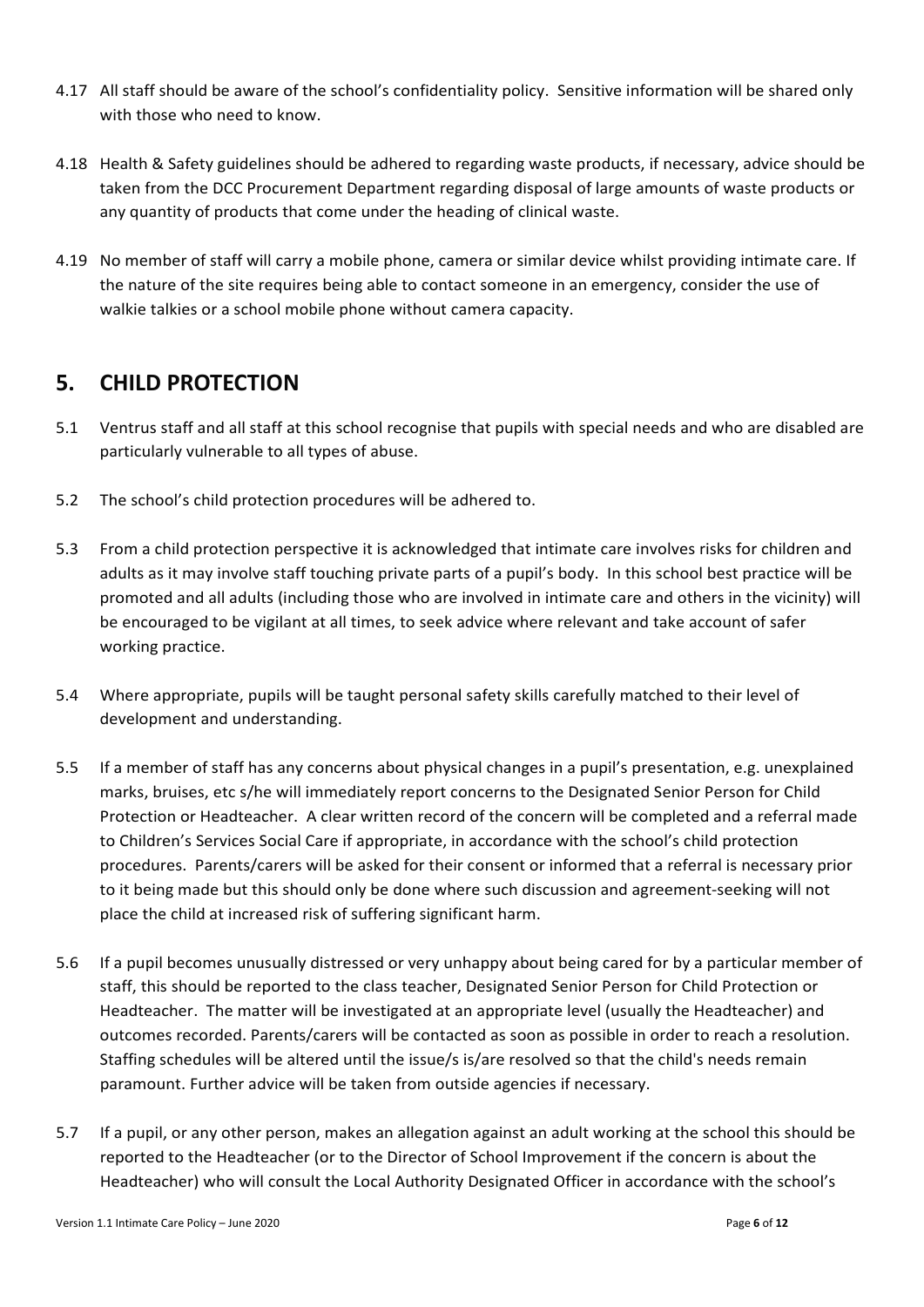policy: Dealing with Allegations of Abuse against Members of Staff and Volunteers. It should not be discussed with any other members of staff or the member of staff the allegation relates to.

5.8 Similarly, any adult who has concerns about the conduct of a colleague at the school or about any improper practice will report this to the Headteacher or the Headteacher line manager, in accordance with the child protection procedures and 'whistle-blowing' policy.

## <span id="page-6-0"></span>**6. PHYSIOTHERAPY/OCCUPATIONAL THERAPY**

- 6.1 Pupils who require Physiotherapy whilst at school should have this carried out by a trained Physiotherapist/Occupational Therapist. If it is agreed in the plan that a member of the school staff should undertake part of the Physiotherapy/Occupational Therapy regime (such as assisting children with exercises), then the required technique must be demonstrated by the Physiotherapist/Occupational Therapist personally, written guidance given and updated regularly. The Physiotherapist/Occupational Therapist should observe the member of staff applying the technique.
- 6.2 Under no circumstances should school staff devise and carry out their own exercises or physiotherapy programmes.
- 6.3 Any concerns about the regime or any failure in equipment should be reported to the Physiotherapist/ Occupational Therapist.

## <span id="page-6-1"></span>**7. MEDICAL PROCEDURES**

- 7.1 Pupils who are disabled might require assistance with invasive or non-invasive medical procedures such as the administration of rectal medication, managing catheters or colostomy bags. These procedures will be discussed with parents/carers, documented in the health care plan/Education Healthcare plan and will only be carried out by staff who have been trained to do so.
- 7.2 It is particularly important that these staff should follow appropriate infection control guidelines and ensure that any medical items are disposed of correctly.
- 7.3 Any members of staff who administer first aid should be appropriately trained in accordance with LA guidance. If an examination of a child is required in an emergency aid situation it is advisable to have another adult present, with due regard to the child's privacy and dignity.

## <span id="page-6-2"></span>**8. MASSAGE**

- 8.1 Massage is now commonly used with pupils who have complex needs and/or medical needs in order to develop sensory awareness, tolerance to touch and as a means of relaxation.
- 8.2 It is recommended that massage undertaken by school staff should be confined to parts of the body such as the hands, feet and face in order to safeguard the interest of both adults and pupils.
- 8.3 Any adult undertaking massage for pupils must be suitably qualified and/or demonstrate an appropriate level of competence.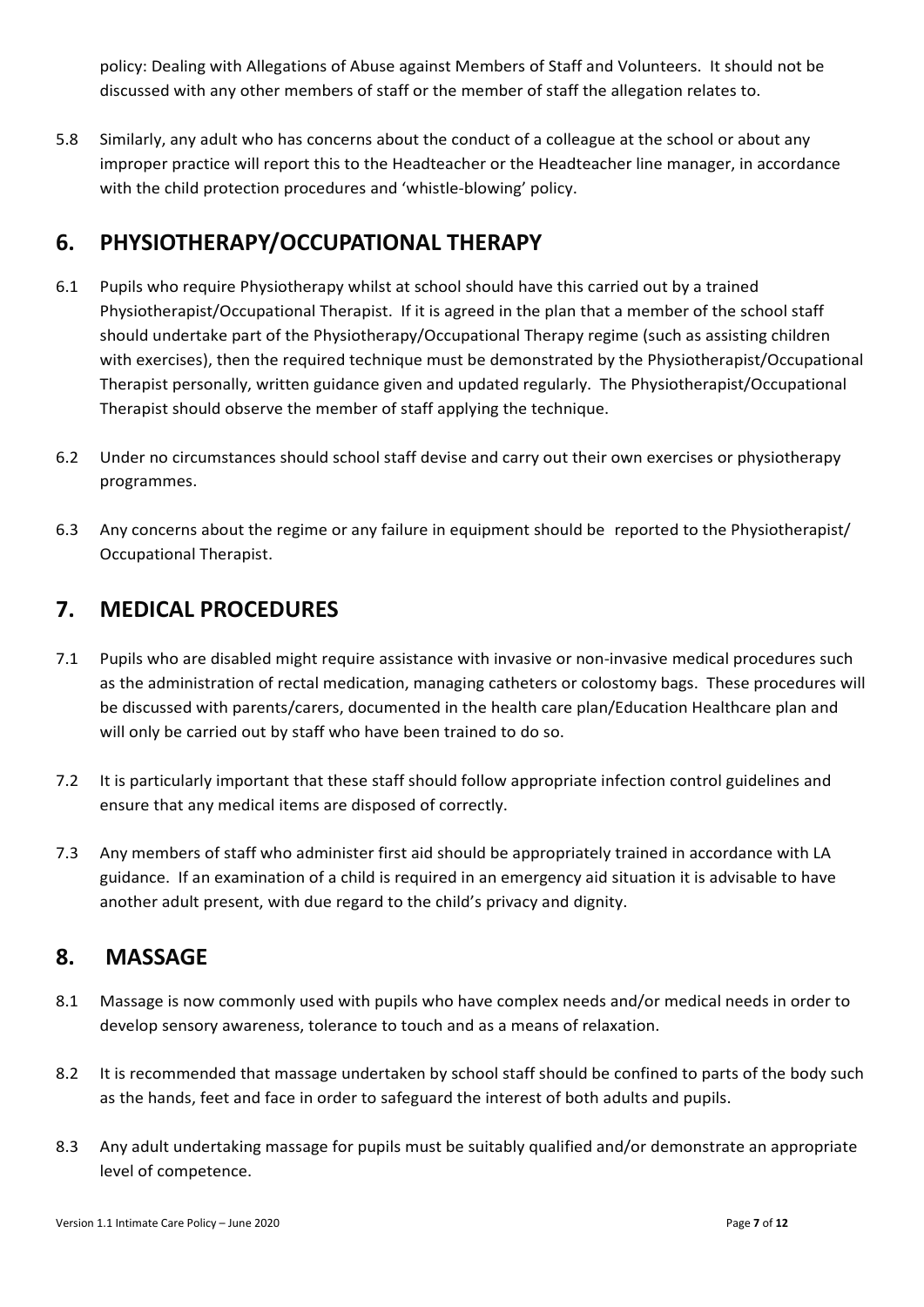<span id="page-7-1"></span><span id="page-7-0"></span>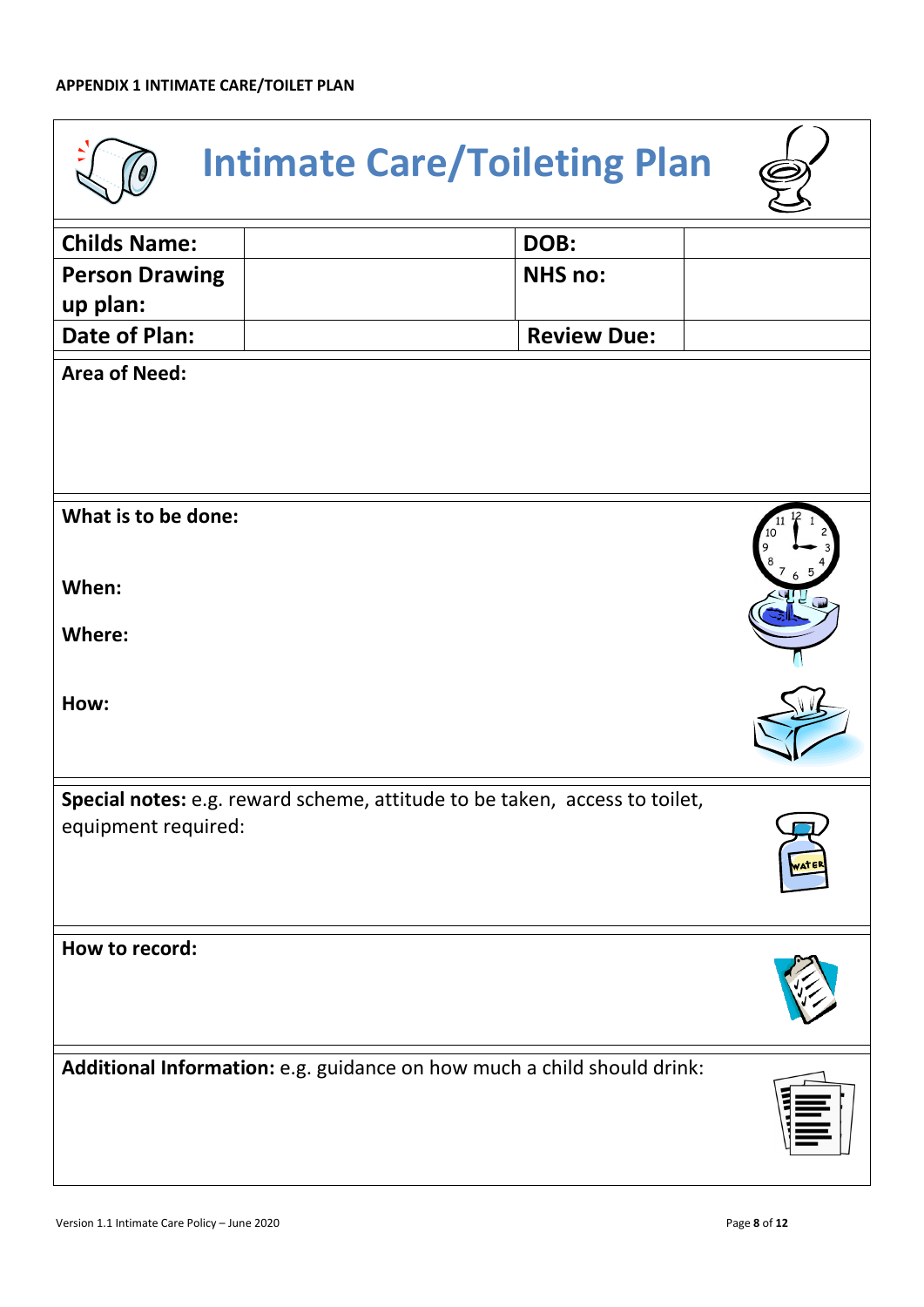<span id="page-8-0"></span>

| <b>Record of Independence</b>                                                                                                                                                                                                                             |  |            |  |       |  |  |  |  |  |  |
|-----------------------------------------------------------------------------------------------------------------------------------------------------------------------------------------------------------------------------------------------------------|--|------------|--|-------|--|--|--|--|--|--|
| Name:                                                                                                                                                                                                                                                     |  |            |  |       |  |  |  |  |  |  |
| I can already:                                                                                                                                                                                                                                            |  |            |  |       |  |  |  |  |  |  |
| I will try to:                                                                                                                                                                                                                                            |  |            |  |       |  |  |  |  |  |  |
| What I want to achieve is:                                                                                                                                                                                                                                |  |            |  |       |  |  |  |  |  |  |
| These people will help me achieve my goal:                                                                                                                                                                                                                |  |            |  |       |  |  |  |  |  |  |
| Signed by child, if appropriate: N/A                                                                                                                                                                                                                      |  |            |  |       |  |  |  |  |  |  |
| As parent / carer of<br>I give permission for the staff listed above<br>to provide intimate care for my child and I will advise the Headteacher of any condition<br>or changes in relation to my child's needs, which may affect issues of intimate care. |  |            |  |       |  |  |  |  |  |  |
| <b>Parent/Carer's name:</b>                                                                                                                                                                                                                               |  | Signature: |  |       |  |  |  |  |  |  |
| <b>Contact Phone No/s:</b>                                                                                                                                                                                                                                |  |            |  | Date: |  |  |  |  |  |  |
| Signature of person drawing up the plan<br>and responsible for reviewing:                                                                                                                                                                                 |  |            |  | Date: |  |  |  |  |  |  |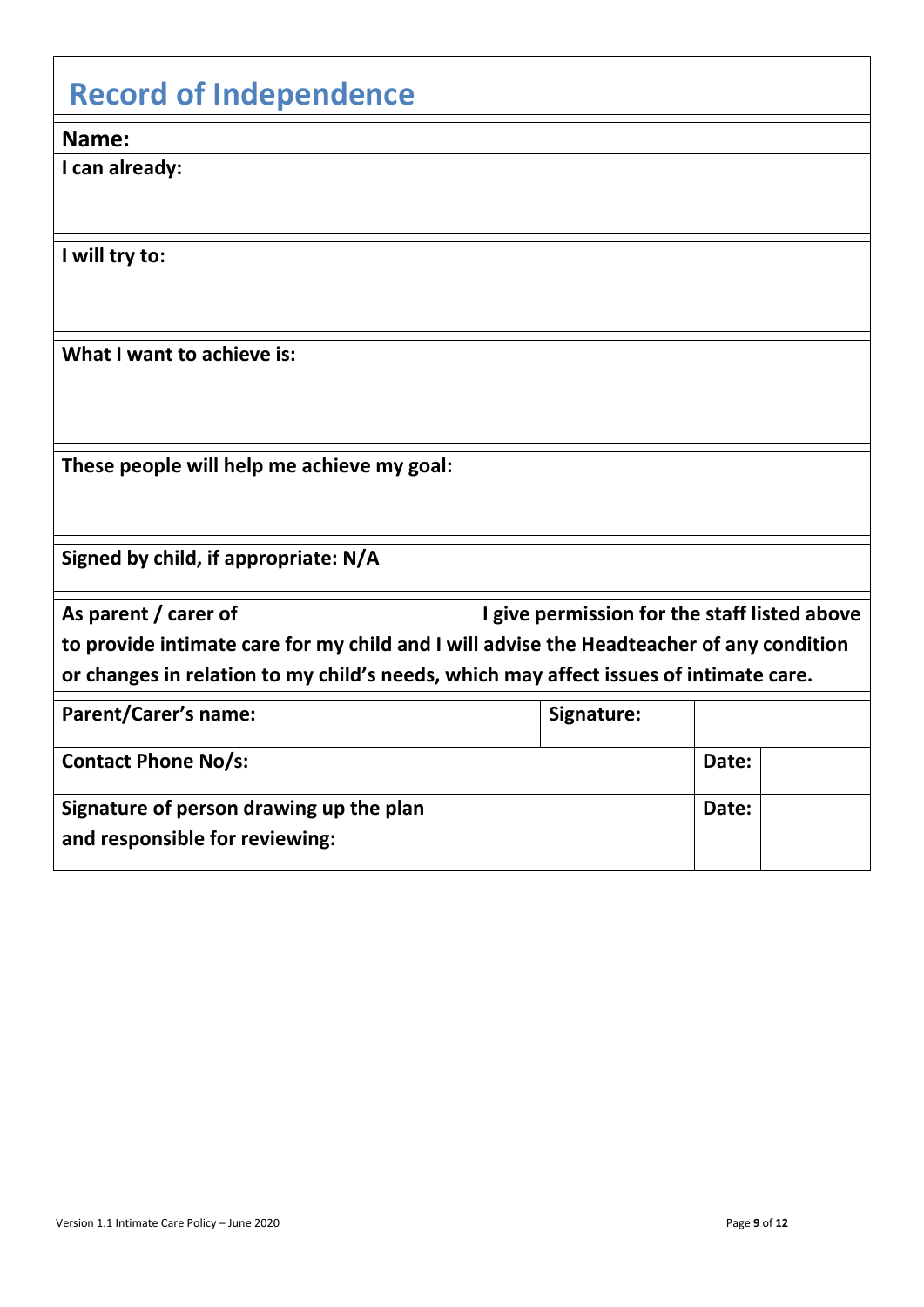<span id="page-9-0"></span>

| <b>Record of Agencies Involved with:</b> |             |                        |  |  |  |  |  |  |  |  |
|------------------------------------------|-------------|------------------------|--|--|--|--|--|--|--|--|
| <b>Childs Name:</b>                      |             | DOB:                   |  |  |  |  |  |  |  |  |
| Role                                     | <b>Name</b> | <b>Contact details</b> |  |  |  |  |  |  |  |  |
| Parent/Carer                             |             |                        |  |  |  |  |  |  |  |  |
| School Nurse/Health<br>Visitor           |             |                        |  |  |  |  |  |  |  |  |
| <b>Continence Advisor</b>                |             |                        |  |  |  |  |  |  |  |  |
| Physiotherapist                          |             |                        |  |  |  |  |  |  |  |  |
| <b>Occupational Therapist</b>            |             |                        |  |  |  |  |  |  |  |  |
| <b>Hospital Consultant</b>               |             |                        |  |  |  |  |  |  |  |  |
| GP                                       |             |                        |  |  |  |  |  |  |  |  |
| <b>Educational Psychologist</b>          |             |                        |  |  |  |  |  |  |  |  |
| Social Worker                            |             |                        |  |  |  |  |  |  |  |  |
| Other                                    |             |                        |  |  |  |  |  |  |  |  |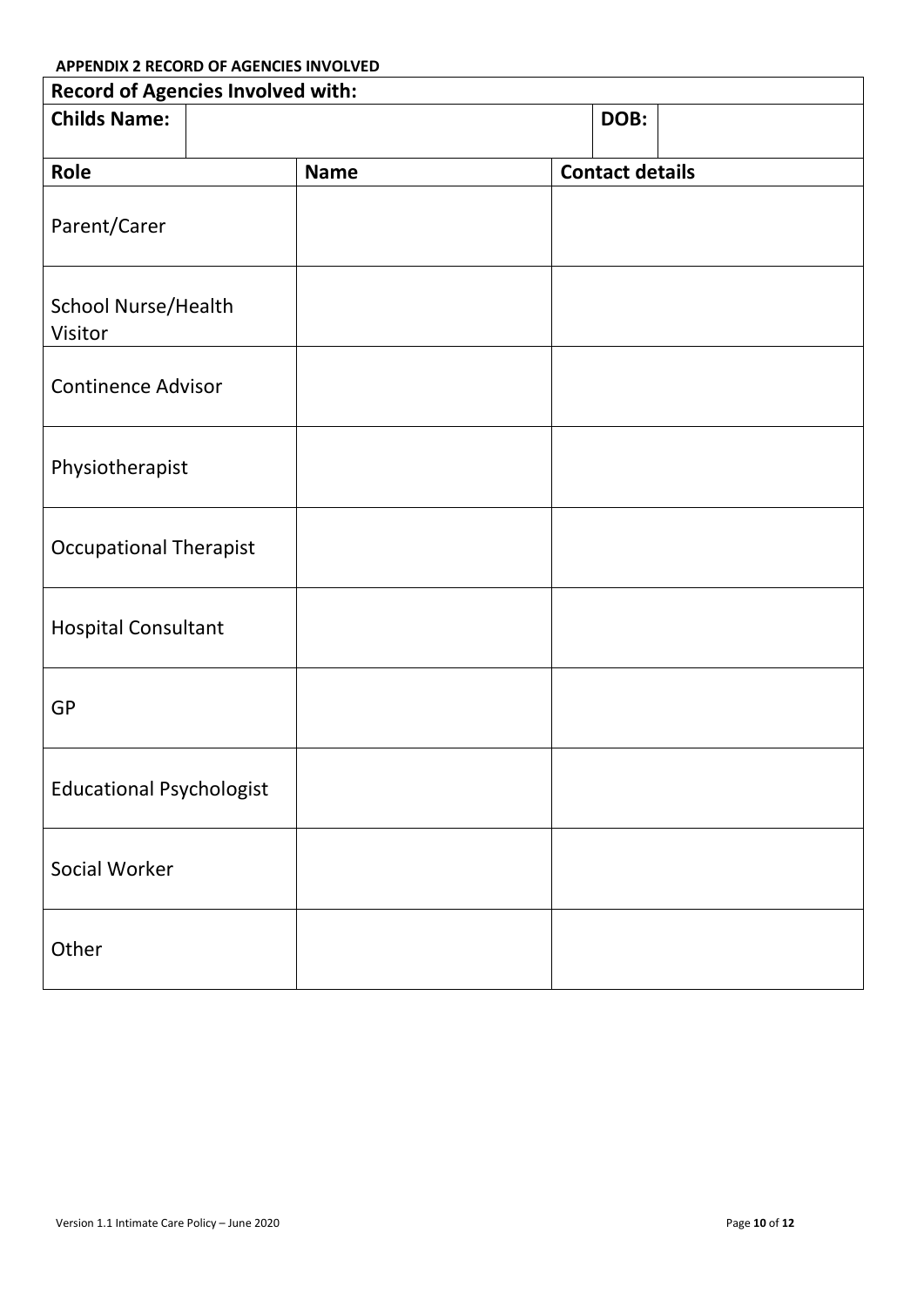#### <span id="page-10-0"></span>**APPENDIX 3 INTIMATE CARE SUPPORT CHART**

Name\_\_\_\_\_\_\_\_\_\_\_\_\_\_\_\_\_\_\_\_\_\_\_\_\_\_\_\_\_\_\_\_\_\_\_\_\_\_\_\_\_\_\_\_\_\_\_\_\_\_\_\_\_\_\_\_\_\_\_\_\_\_\_\_\_\_

| Date              | e.g.<br>15.01.15 |  |  |  |  |  |
|-------------------|------------------|--|--|--|--|--|
|                   |                  |  |  |  |  |  |
| Support<br>needed | e.g.wiping       |  |  |  |  |  |
| Staff             | e.g IN/CL        |  |  |  |  |  |
| Present           |                  |  |  |  |  |  |

| <b>Date</b>       | e.g.<br>15.01.15 |  |  |  |  |  |
|-------------------|------------------|--|--|--|--|--|
| Support<br>needed | e.g.wiping       |  |  |  |  |  |
| Staff<br>Present  | e.g IN/CL        |  |  |  |  |  |

| <b>Date</b>       | e.g.<br>15.01.15 |  |  |  |  |  |
|-------------------|------------------|--|--|--|--|--|
| Support<br>needed | e.g.wiping       |  |  |  |  |  |
| Staff<br>Present  | e.g IN/CL        |  |  |  |  |  |

| e.g.<br>15.01.15 |  |  |  |  |  |
|------------------|--|--|--|--|--|
| e.g.wiping       |  |  |  |  |  |
| e.g IN/CL        |  |  |  |  |  |
|                  |  |  |  |  |  |

| Date              | e.g.<br>15.01.15 |  |  |  |  |  |
|-------------------|------------------|--|--|--|--|--|
| Support<br>needed | e.g.wiping       |  |  |  |  |  |
| Staff<br>Present  | e.g IN/CL        |  |  |  |  |  |